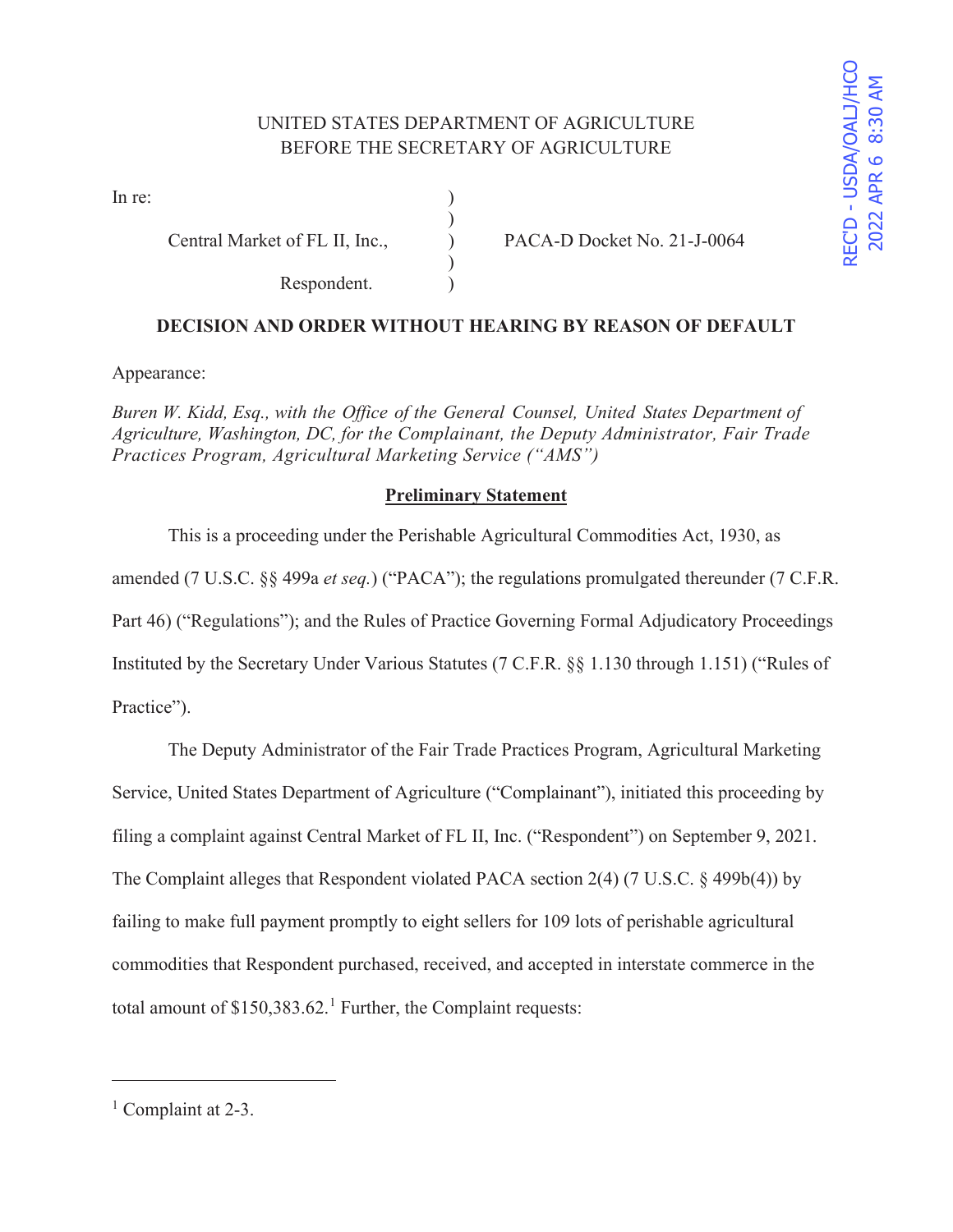- 1. That *unless Respondent fails to file an answer within the time allowed*, or admits all the material allegations of this Complaint, this proceeding be set for oral hearing in conformity with the Rules of Practice governing proceedings under the PACA; and
- 2. That the Administrative Law Judge find that Respondent has willfully, flagrantly and repeatedly violated section 2(4) of the PACA (7 U.S.C. § 499b(4)) and order the publication of the facts and circumstances of Respondent's PACA violations pursuant to section 8(a) of the PACA (7 U.S.C.  $\S$  499h(a)).

Complaint at 4 (emphasis added).

Respondent was duly served with a copy of the Complaint and did not file an answer

within the twenty-day period as prescribed by section 1.136 of the Rules of Practice (7 C.F.R. §

 $1.136$ ).<sup>2</sup>

On November 30, 2021, Complainant filed a motion for decision without hearing by

reason of default ("Motion for Default") and proposed decision without hearing by reason of

default ("Proposed Decision") pursuant to section 1.139 of the Rules of Practice (7 C.F.R. §

1.139). Respondent has not filed any objections to Complainant's Motion for Default or

Proposed Decision.<sup>3</sup>

<sup>&</sup>lt;sup>2</sup> United States Postal Service records reflect that the Complaint was sent to Respondent via certified mail and delivered on November 3, 2021. Respondent had twenty days from the date of service to file a response. 7 C.F.R. § 1.136(a). Weekends and federal holidays shall be included in the count; however, if the due date falls on a Saturday, Sunday, or federal holiday, the last day for timely filing shall be the following work day. 7 C.F.R. § 1.147(h). In this case, Respondent's answer was due on or before November 23, 2021. Respondent has not filed an answer.

<sup>&</sup>lt;sup>3</sup> United States Postal Service records reflect that Complainant's Motion for Default and Proposed Decision were sent to Respondent via certified mail but returned to the Hearing Clerk's Office marked "unclaimed." In accordance with the Rules of Practice, the Hearing Clerk remailed the Motion for Default and Proposed Decision to Respondent via ordinary mail on March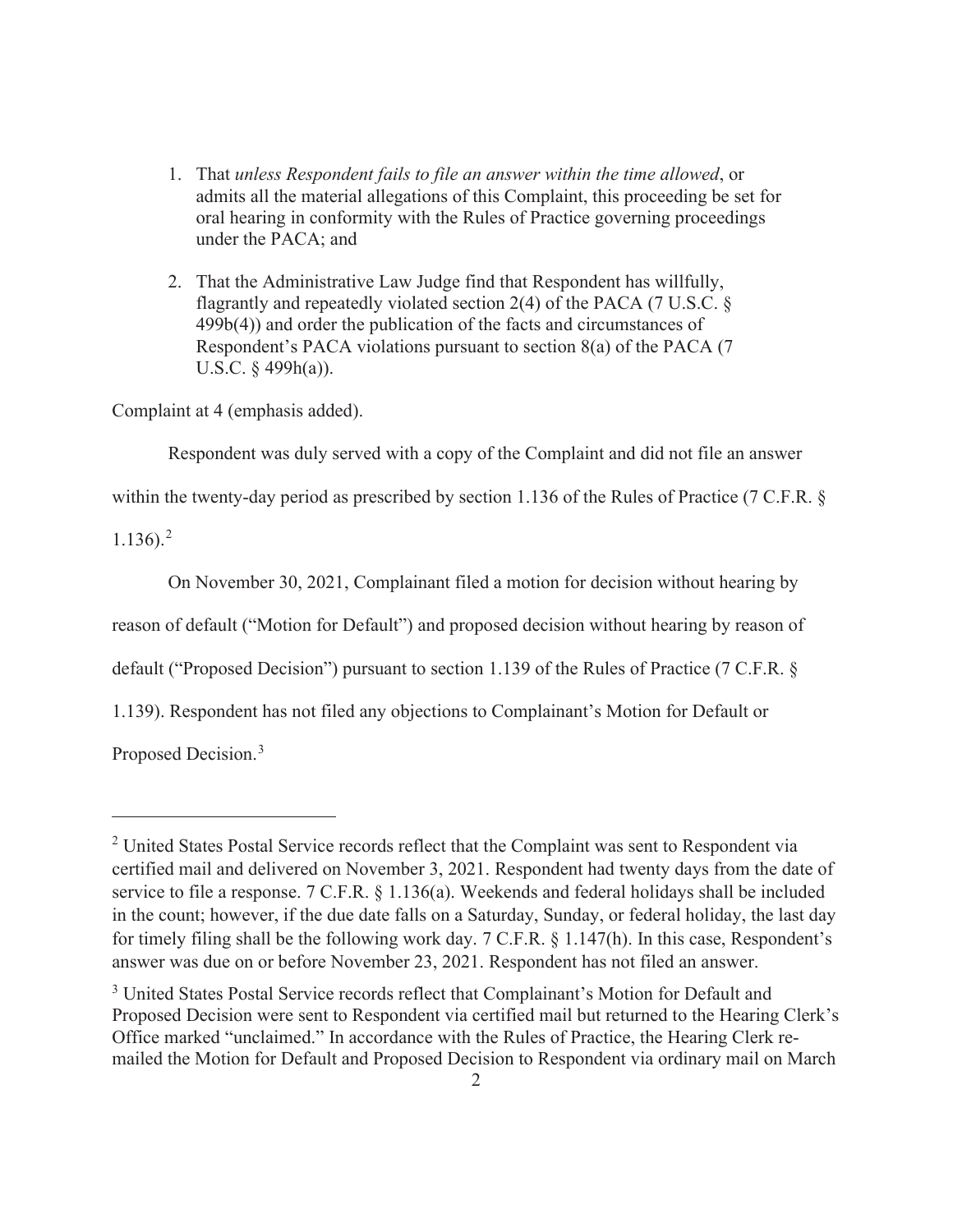Failure to file a timely answer or failure to deny or otherwise respond to allegations in the Complaint shall be deemed, for purposes of this proceeding, an admission of the allegations in the Complaint, unless the parties have agreed to a consent decision.<sup>4</sup> Other than a consent decision, the Rules of Practice do not provide for exceptions to the regulatory consequences of an unfiled answer where, as in the present case, no meritorious objections have been filed.<sup>5</sup>

 As Respondent failed to answer the Complaint, and upon Complainant's motion for the issuance of a decision without hearing, this Decision and Order is issued without further procedure or hearing pursuant to section 1.139 of the Rules of Practice (7 C.F.R. § 1.139).

#### **Findings of Fact**

- 1. Respondent Central Market of FL II, Inc. is or was a corporation organized and existing under the laws of the State of Florida. Respondent's business address is or was 7430 Commerce Place, Sarasota, Florida 34243.
- 2. At all times material herein, Respondent was licensed and/or operating subject to the provisions of PACA. License number 2013 0617 was issued to Respondent on April 13, 2013. The license is currently terminated due to bankruptcy.

 $47$  C.F.R. § 1.136(c).

<sup>7, 2022. 7</sup> C.F.R. § 1.147(c); *see* 7 C.F.R. § 1.132. Respondent had twenty days from the date of service to file objections thereto. 7 C.F.R. § 1.139. Weekends and federal holidays shall be included in the count; however, if the due date falls on a Saturday, Sunday, or federal holiday, the last day for timely filing shall be the following work day. 7 C.F.R. § 1.147(h). In this case, Respondent's objections were due on or before March 28, 2022. Respondent has not filed any objections.

<sup>5</sup> *See supra* note 3 and accompanying text.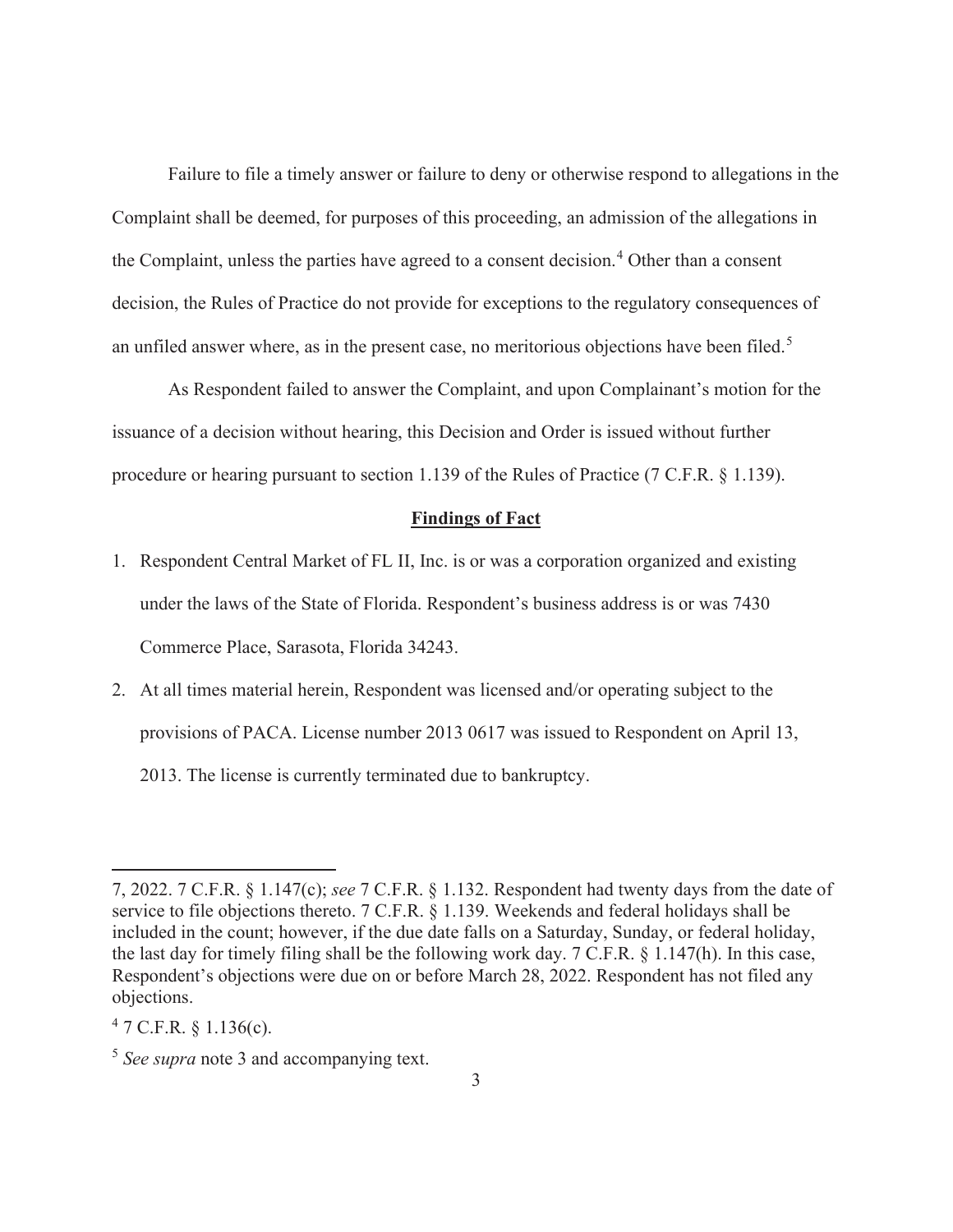- 3. Respondent, during the period November 2019 through May 2020, on or about the dates and in the transactions set forth in Appendix A (attached to the Complaint and incorporated herein by reference), failed to make full payment promptly to eight sellers for 109 lots of perishable agricultural commodities that Respondent purchased, received, and accepted in interstate commerce, in the total amount of \$150,383.62.
- 4. On May 15, 2020, Respondent filed a voluntary petition pursuant to Chapter 7 of the Bankruptcy Code (11 U.S.C. §§ 1101 *et seq.*) in the U.S. Bankruptcy Court, Middle District of Florida. This petition was designated Case No. 8:20-bk-03815-RCT. Respondent admits in its bankruptcy Schedule F that it owes the eight creditors/sellers listed in Appendix A to the Complaint undisputed unsecured produce debt in the amount of \$536,261.04.<sup>6</sup> The investigation found that these eight creditors were owed the total amount of \$463,378.65 and pursuant to a settlement agreement approved by the Bankruptcy Court, have been paid a total amount of \$312,995.03. As a result, the total amount due and owing is \$105,383.62.

#### **Conclusions**

- 1. The Secretary of Agriculture has jurisdiction in this matter.
- 2. Respondent Central Market of FL II, Inc.'s failure to make full payment promptly with respect to the transactions referenced in Finding of Fact No. 3 above, and as set forth in Appendix A to the Complaint, constitutes willful, flagrant, and repeated violations of PACA section 2(4) (7 U.S.C. § 499b(4)), for which the below Order is issued.

<sup>6</sup> *See* Complaint, Appendix B.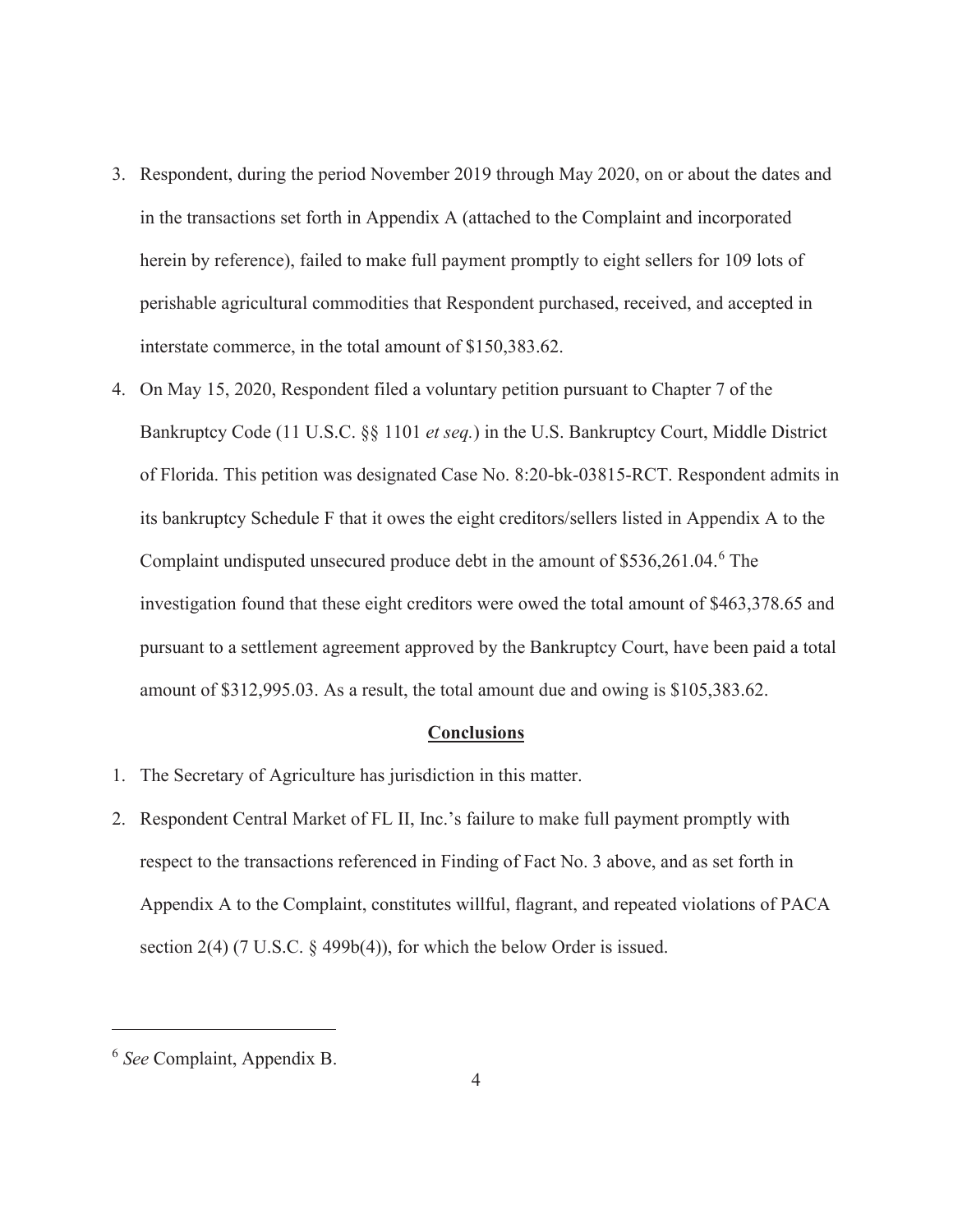- 3. The total unpaid balance due to sellers represents more than a *de minimis* amount, thereby obviating the need for a hearing in this matter.<sup>7</sup>
- 4. As Respondent's PACA license is terminated, the appropriate sanction is publication of the facts and circumstances of Respondent's violations.<sup>8</sup>

### **ORDER**

- 1. Complainant's Motion for Decision Without Hearing by Reason of Default is GRANTED.
- 2. A finding is made that Respondent Central Market of FL II, Inc. committed willful, flagrant, and repeated violations of PACA section 2(4) (7 U.S.C. § 499b(4)).
- 3. The facts and circumstances of Respondent's PACA violations shall be published in accordance with PACA section  $8(a)$  (7 U.S.C.  $\S$  499h(a)).

 This Decision and Order shall be final and effective without further proceedings thirty-five (35) days after service, unless an appeal to the Judicial Officer is filed with the Hearing Clerk within thirty (30) days after service as provided in sections 1.139 and 1.145 of the Rules of Practice (7 C.F.R. §§ 1.139 and 1.145).

<sup>7</sup> *See The Square Group, LLC*, 75 Agric. Dec. 689, 695 (U.S.D.A. 2016); *Tri-State Fruit & Vegetable, Inc.*, 46 Agric. Dec. 81, 82-83 (U.S.D.A. 1984) (Ruling on Certified Question).

<sup>8</sup> *See Baiardi Chain Food Corp.*, 64 Agric. Dec. 1822, 1832 (U.S.D.A. 2005), *pet. for review denied*, 482 F.3d 238 (3d Cir. 2002); *Scamcorp, Inc.*, 57 Agric. Dec. 527, 571 n.23 (U.S.D.A. 1998); *Hogan Distrib., Inc.*, 55 Agric. Dec. 622, 633 (U.S.D.A. 1996).